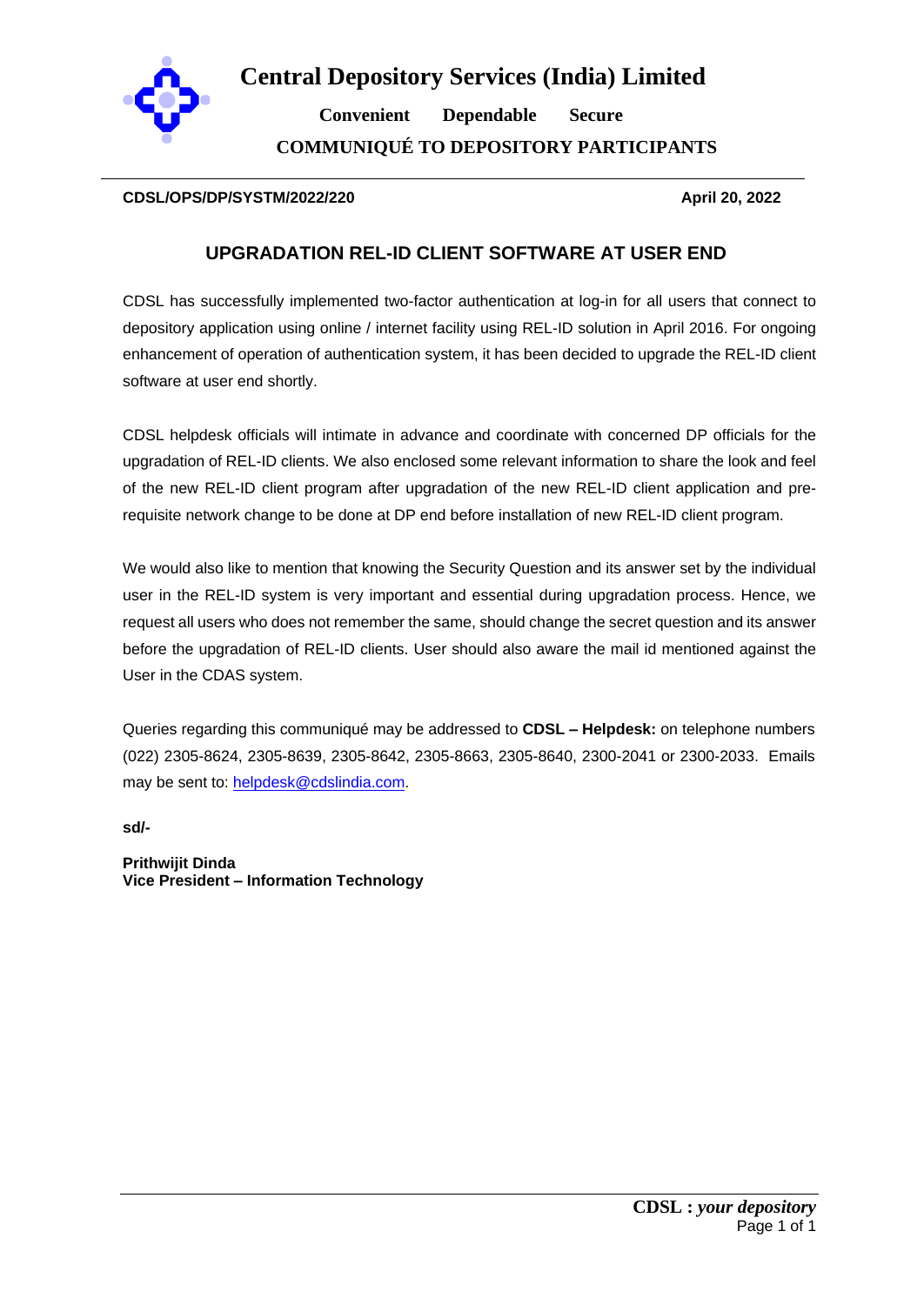## **NEW REL-ID CLIENT UPGRADATION INFORMATION**

Step 1. CDSL helpdesk official will provide new REL-ID client program (.zip) file to DP user

Step2. With the help of Admin equivalent user, please copy the ZIP file at the desktop where existing REL-ID program is running.

Step3. UnZIP the ZIP file. It will be an .EXE file (CDSLSecureappInstaller.exe)

Step4. Using Control Panel->Programs and Features, please remove CDSLSecureapp program. This will remove the existing REL-ID client application

Step5. Now install CDSLSecureappInstaller.exe to install new REL-ID client application. After successful installation of new REL-ID client application, an icon will be created on the user desktop.

Step6. Click the icon created to run new REL-ID client program. It will show as follows:

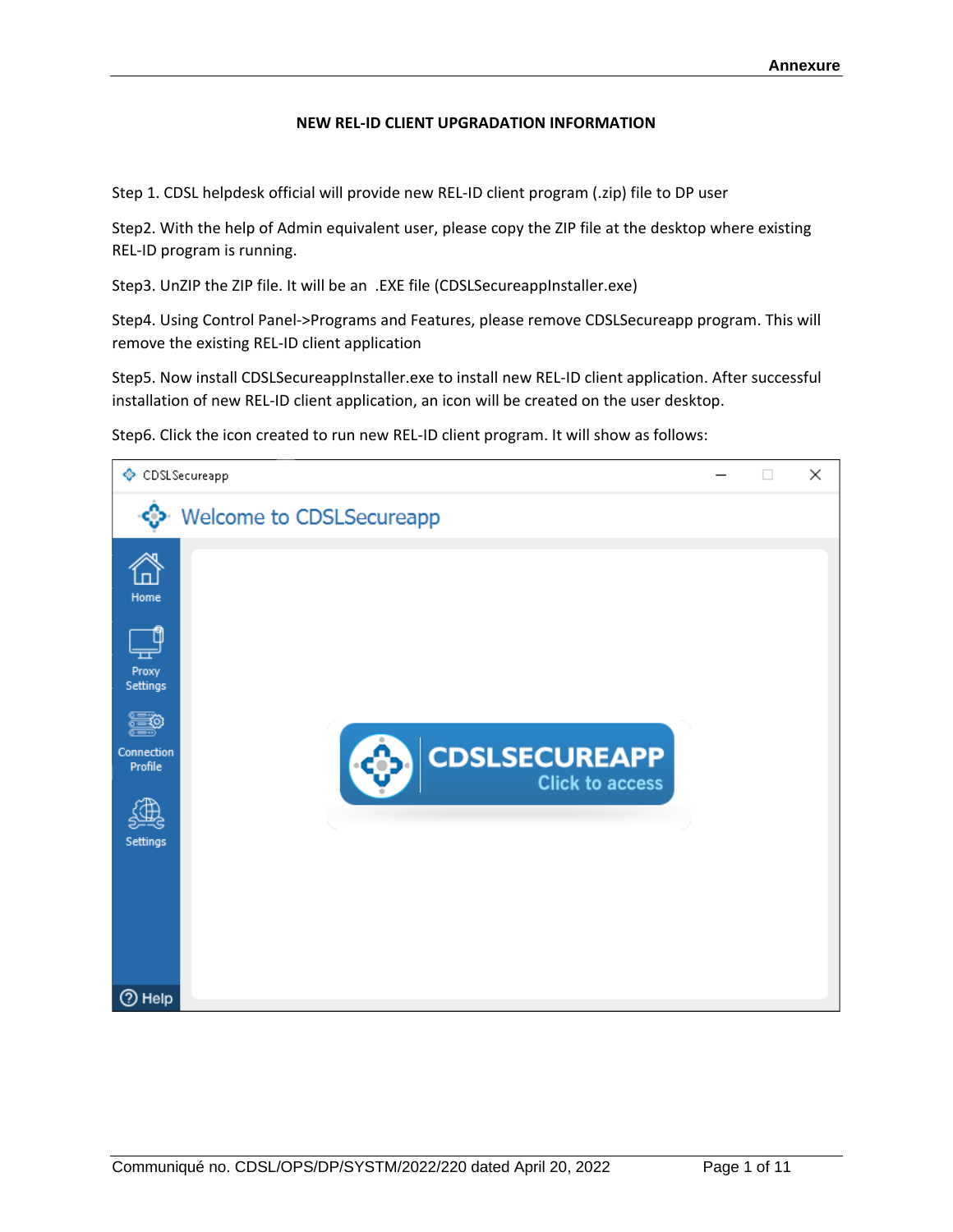Step7. Click on "Click to access". It will show as follows:

|                         | CDSLSecureapp<br>$\times$<br>$\Box$ |                              |  |  |  |  |
|-------------------------|-------------------------------------|------------------------------|--|--|--|--|
|                         | Welcome to CDSLSecureapp            |                              |  |  |  |  |
|                         | <b>A</b> LOGIN                      |                              |  |  |  |  |
| Home<br><b>Settings</b> |                                     | <b>Enter DPID and UserID</b> |  |  |  |  |
|                         |                                     | Enter DP/RTA ID              |  |  |  |  |
|                         |                                     | Enter User-ID                |  |  |  |  |
|                         |                                     |                              |  |  |  |  |
|                         |                                     |                              |  |  |  |  |
|                         |                                     |                              |  |  |  |  |
|                         |                                     | Submit<br>Cancel             |  |  |  |  |
| <b>⑦ Help</b>           |                                     |                              |  |  |  |  |

Step8. Fill up DP ID and User ID and then click on Submit. It will show as follows:

| لصا                     | θ<br>Password             |
|-------------------------|---------------------------|
| Home<br><b>Settings</b> | Verify Password           |
|                         | Password                  |
|                         | Attempts Left: 4          |
|                         |                           |
|                         | Submit<br>Cancel          |
| <b>O</b> Help           | Sign in as different user |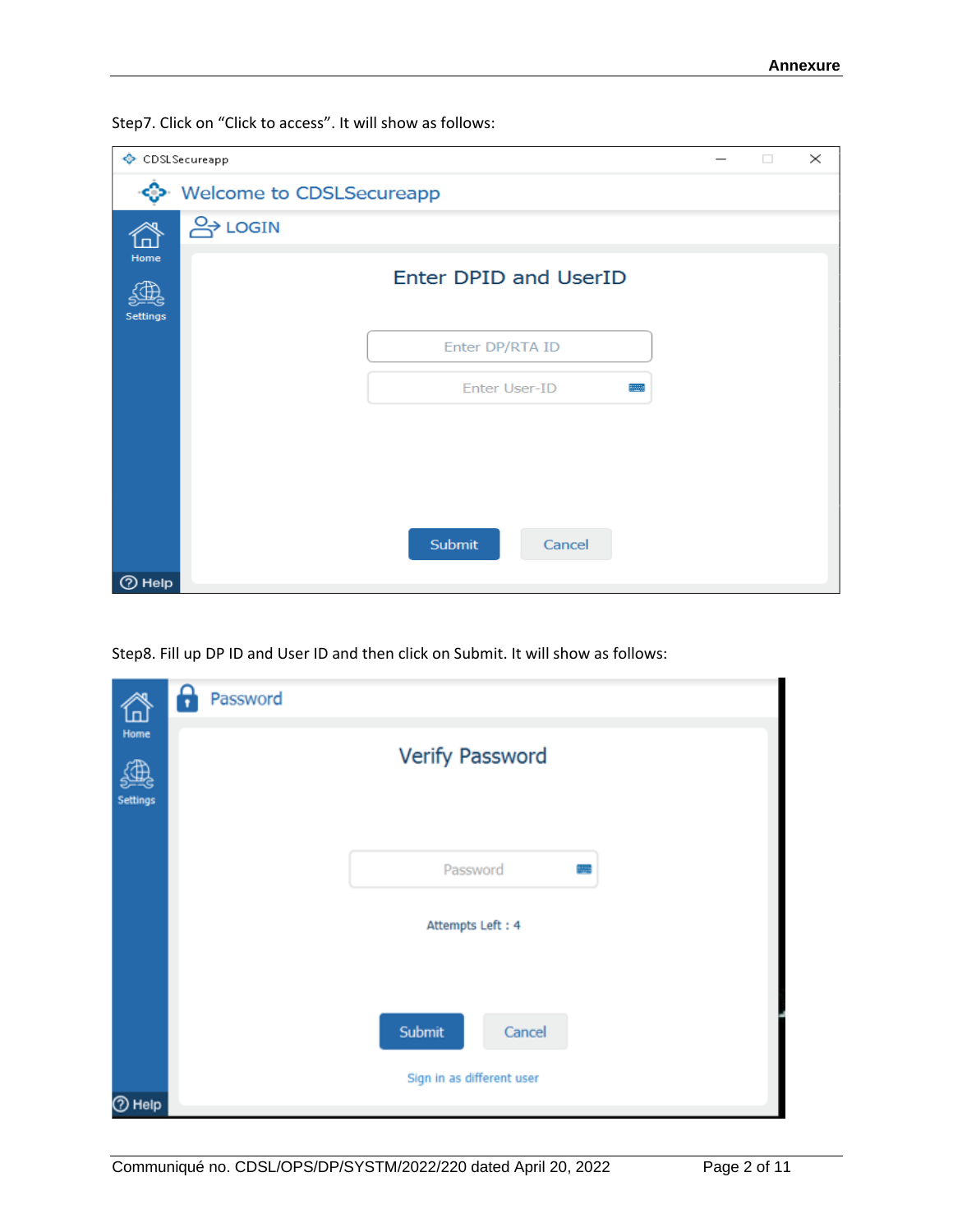The password should be existing password of the user, used in previous REL-ID program. After login the following screen will appear

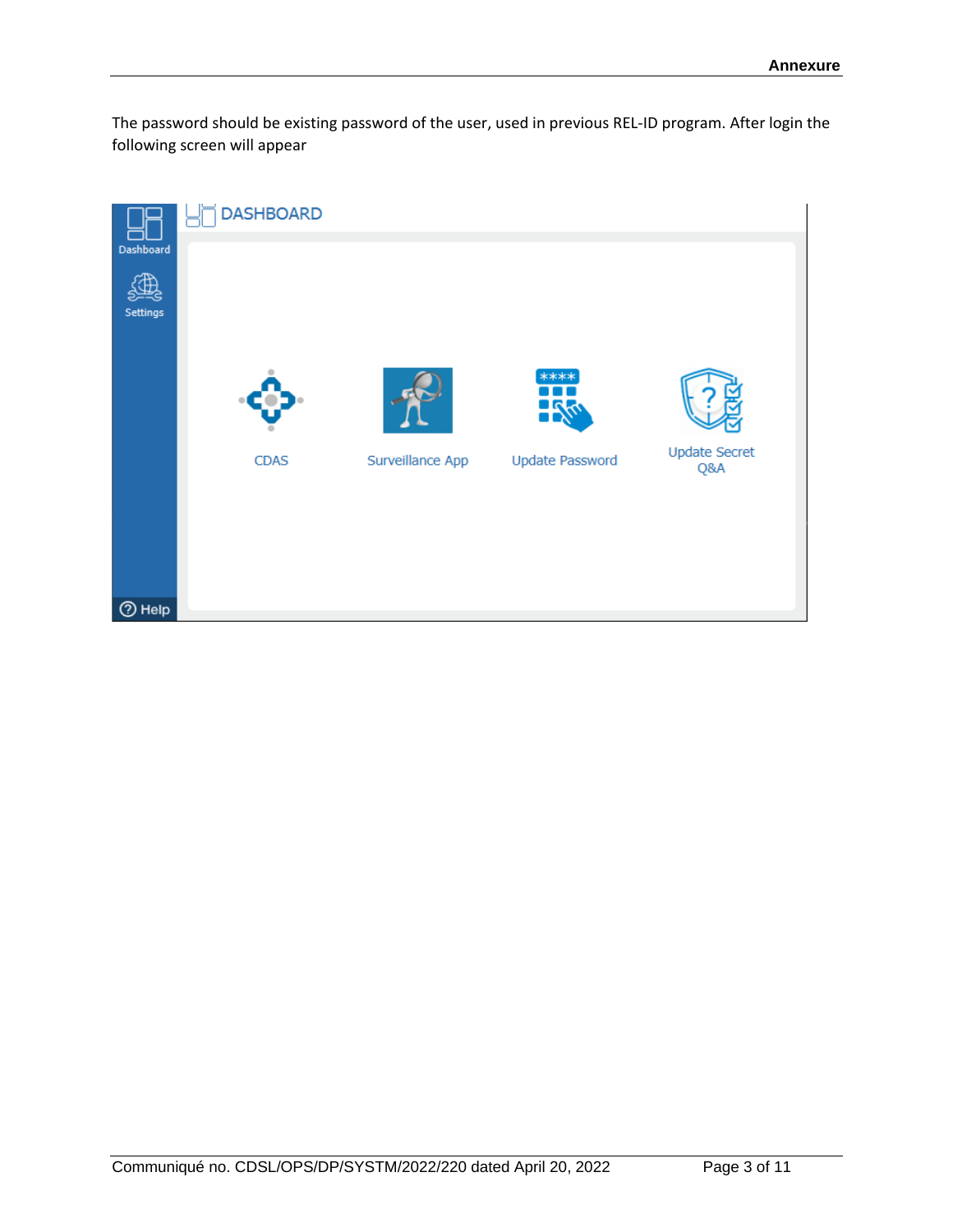### **Other scenarios:**

A. If the user who had last login on the desktop, click on icon, it will directly show the following password screen as follows: The user details will be shown in the top left-hand side

| CDSLSecureapp    |                           | $\Box$ | $\times$ |
|------------------|---------------------------|--------|----------|
|                  | Welcome testing10@22000   |        |          |
|                  | Password<br>7             |        |          |
| Home<br>Settings | <b>Verify Password</b>    |        |          |
|                  | Password                  |        |          |
|                  | <b>Forgot Password?</b>   |        |          |
|                  | Attempts Left: 4          |        |          |
|                  |                           |        |          |
|                  | <b>Submit</b><br>Cancel   |        |          |
|                  | Sign in as different user |        |          |
| <b>2</b> Help    |                           |        |          |

If other user tries to login on the same desktop, he / she needs to click on "sign in as different user" to get DP ID and User ID Screen

B. Once the user has been migrated to new REL-ID client application, when he / she tries to login from another desktop where REL-ID old client program is there, he / she will get following message. New REL-ID application needs to install on this desktop for the migrated user. If any user has not been migrated to new REL-ID platform, he can login using old REL-ID client program.

| Central Depository Services (India) Ltd                                                                                                                                                                         |  |
|-----------------------------------------------------------------------------------------------------------------------------------------------------------------------------------------------------------------|--|
| <b>User Verification</b>                                                                                                                                                                                        |  |
|                                                                                                                                                                                                                 |  |
| Message                                                                                                                                                                                                         |  |
| User/Device status check failed -<br>User is migrated to new<br>CDSLSecureapp platform. Kindly<br>download and install the latest REL-<br>ID client from CDSL website or<br>Kindly contact administrator.<br>OK |  |
| Submit<br>Cancel                                                                                                                                                                                                |  |
| Secured By REL-ID                                                                                                                                                                                               |  |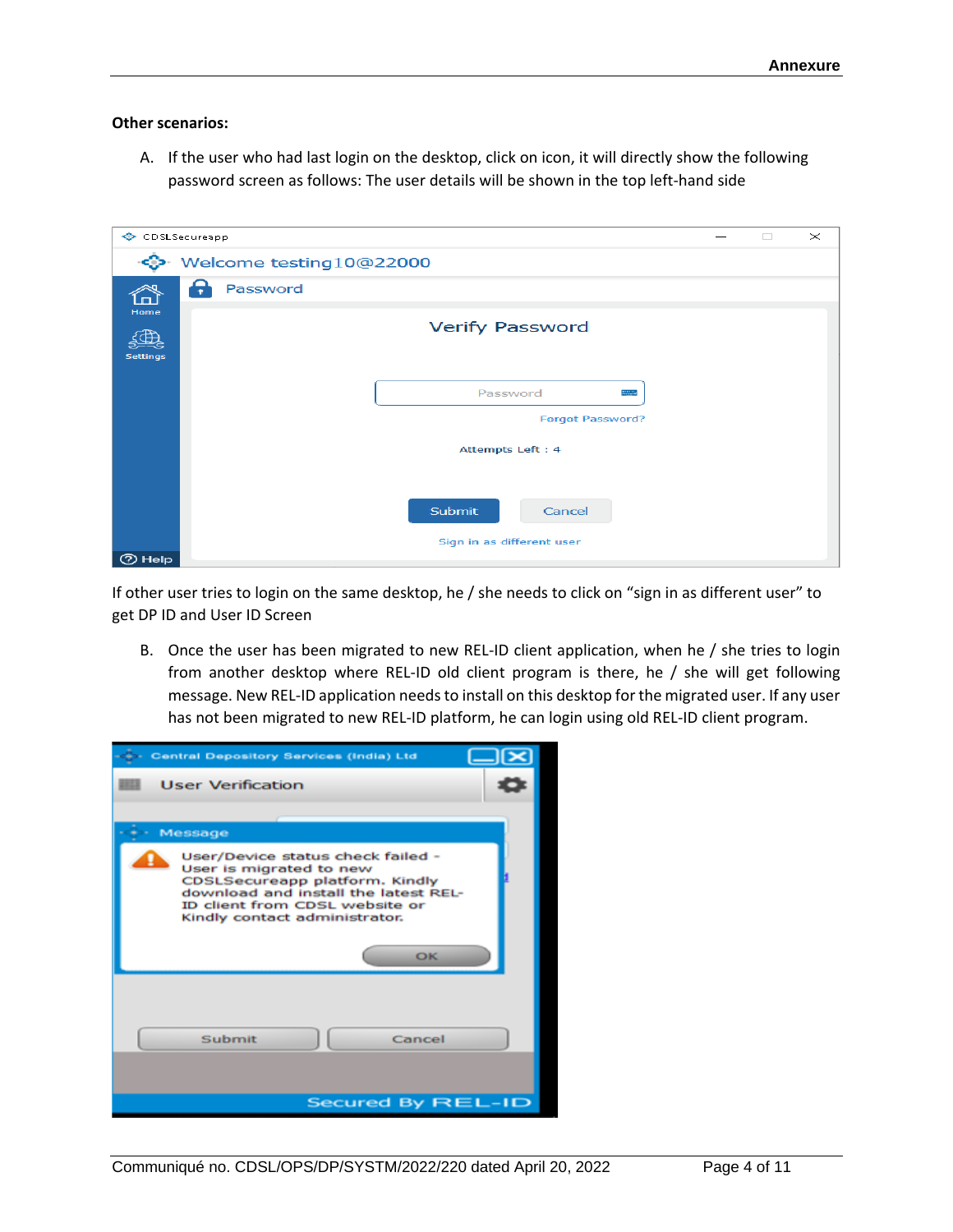C. When **New User** is using new REL-ID Client application, he / she needs to go through device binding procedure as follows:

| CDSLSecureapp    |                          |                              | $\Box$ | $\times$ |
|------------------|--------------------------|------------------------------|--------|----------|
|                  | Welcome to CDSLSecureapp |                              |        |          |
| ſпÌ              | <b>A</b> LOGIN           |                              |        |          |
| Home<br>Settings |                          | <b>Enter DPID and UserID</b> |        |          |
|                  |                          | Enter DP/RTA ID              |        |          |
|                  |                          | <b>Enter User-ID</b>         |        |          |
|                  |                          |                              |        |          |
|                  |                          |                              |        |          |
|                  |                          |                              |        |          |
|                  |                          | Submit<br>Cancel             |        |          |
| <b>2</b> Help    |                          |                              |        |          |

Once fill up DP/RTA ID and USER ID and then click on Submit, the following screen will appear

| ⋒                       | <b>DEVICE ACTIVATION</b>                                                                                                                                                                        |
|-------------------------|-------------------------------------------------------------------------------------------------------------------------------------------------------------------------------------------------|
| Home<br><b>Settings</b> | <b>Activation Code</b><br>Verification Key<br>j7vb6j<br>Activation Code<br>Attempts Left: 4<br><b>Submit</b><br>Cancel<br>Note: Activation code will be sent to your registered contact details |
|                         | <b>Resend Activation Code</b><br>Sign in as different user                                                                                                                                      |
| ⑦ Help                  |                                                                                                                                                                                                 |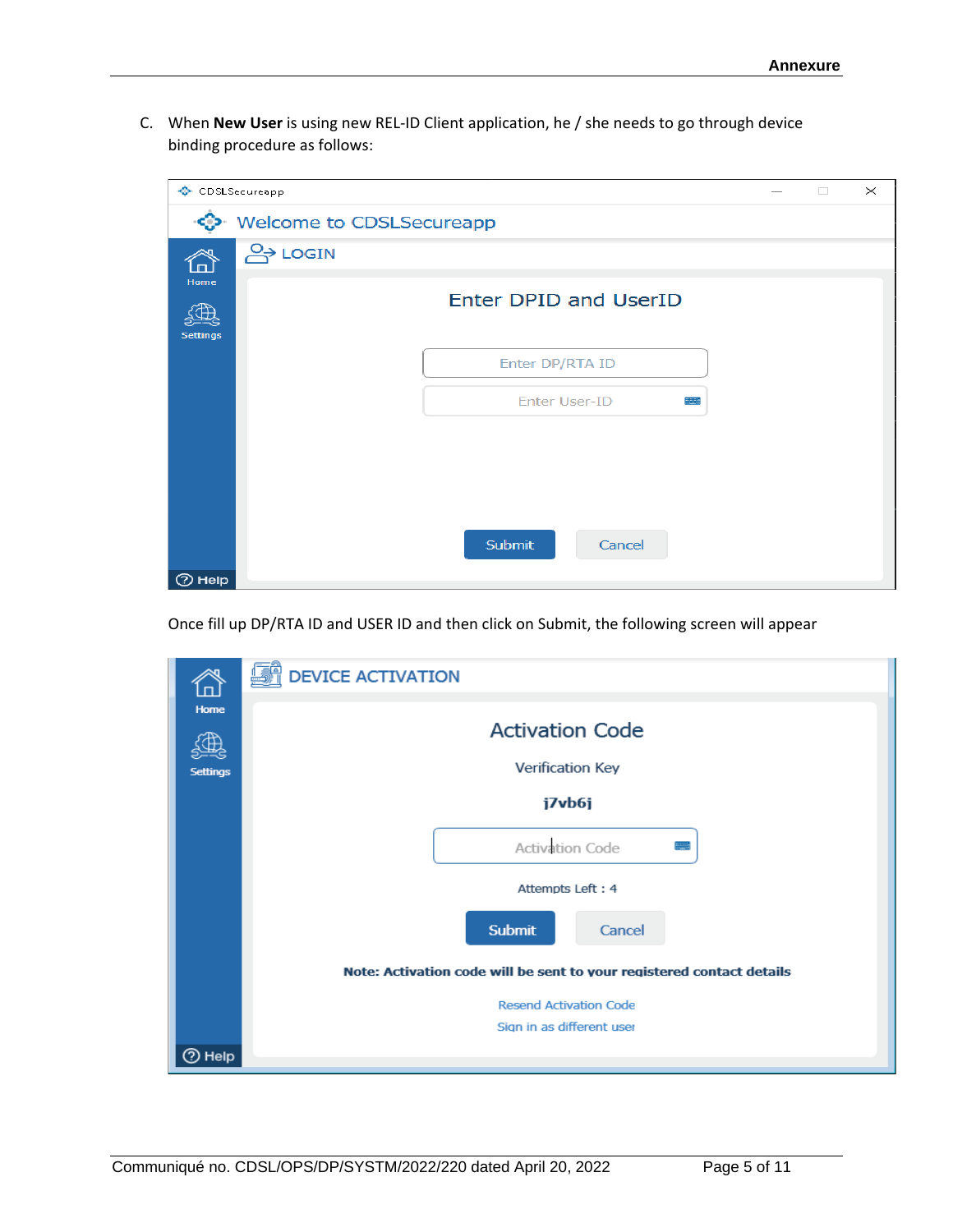User will get system generated email giving Verification Key and Activation Code which will be valid for 10 minutes. He / She needs to type Activation Code and click Submit. Then the following screen appears



Then after click on Submit, the following screen will appear. The existing user should set password

| ក្រា<br>Home<br><b>Settings</b> | Password<br>Н | <b>Set New Password</b>                       |  |
|---------------------------------|---------------|-----------------------------------------------|--|
|                                 |               | New Password<br>Confirm Password              |  |
| $\odot$ Help                    |               | Submit<br>Cancel<br>Sign in as different user |  |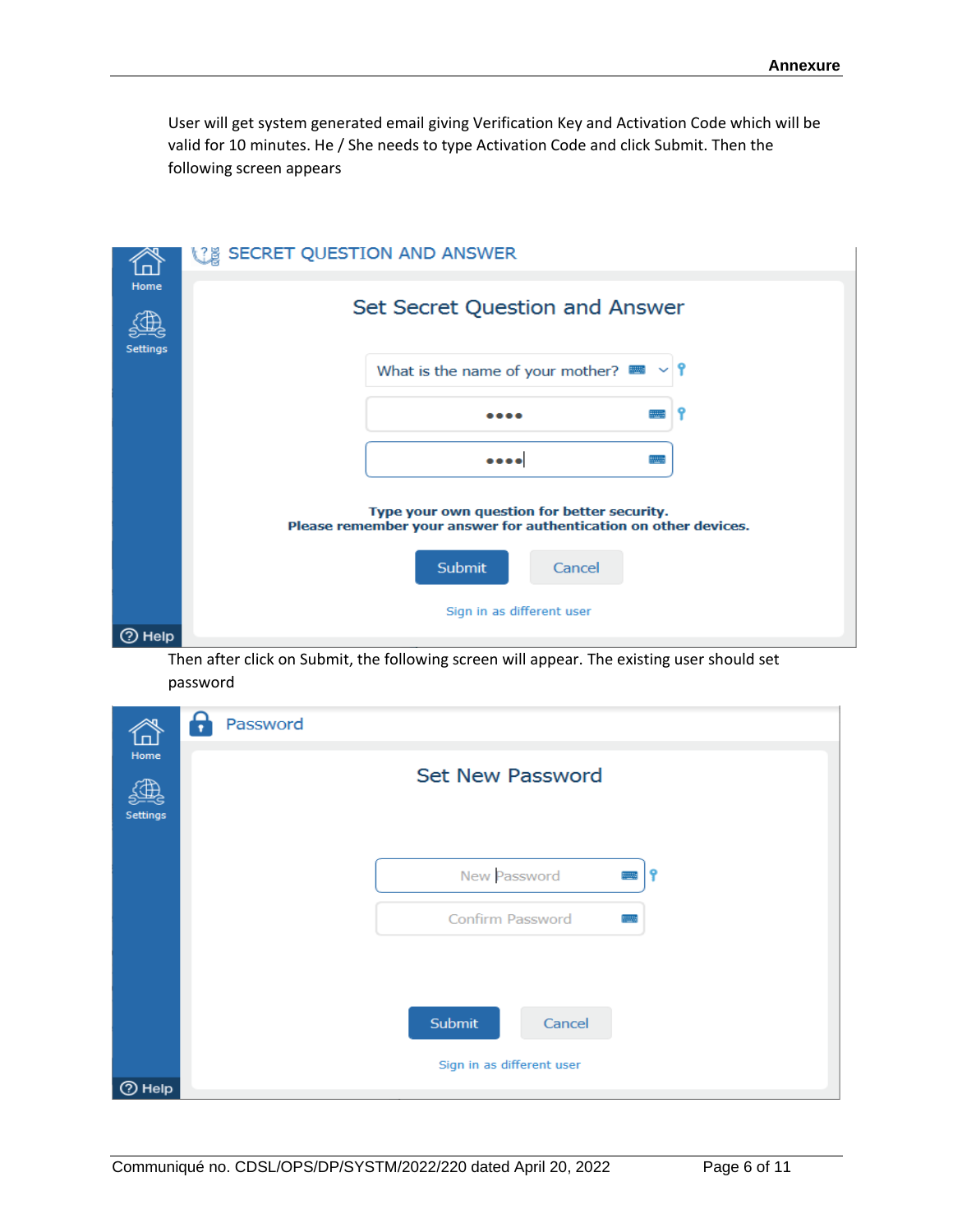Then he / she will be logged in successfully in the CDSLSecureapp

D. When **existing User** is trying to login using new machine where REL-ID was not installed before, he / she needs to go through device binding procedure as follows: The following procedure is also valid for existing user who has not used the current desktop before

| ◈                | CDSLSecureapp            |                              | $\Box$ | $\times$ |
|------------------|--------------------------|------------------------------|--------|----------|
|                  | Welcome to CDSLSecureapp |                              |        |          |
| 岙                | <b>O</b> >LOGIN          |                              |        |          |
| Home<br>Settings |                          | <b>Enter DPID and UserID</b> |        |          |
|                  |                          | Enter DP/RTA ID              |        |          |
|                  |                          | <b>Enter User-ID</b>         |        |          |
|                  |                          |                              |        |          |
|                  |                          |                              |        |          |
|                  |                          |                              |        |          |
|                  |                          | Submit<br>Cancel             |        |          |
| <b>2</b> Help    |                          |                              |        |          |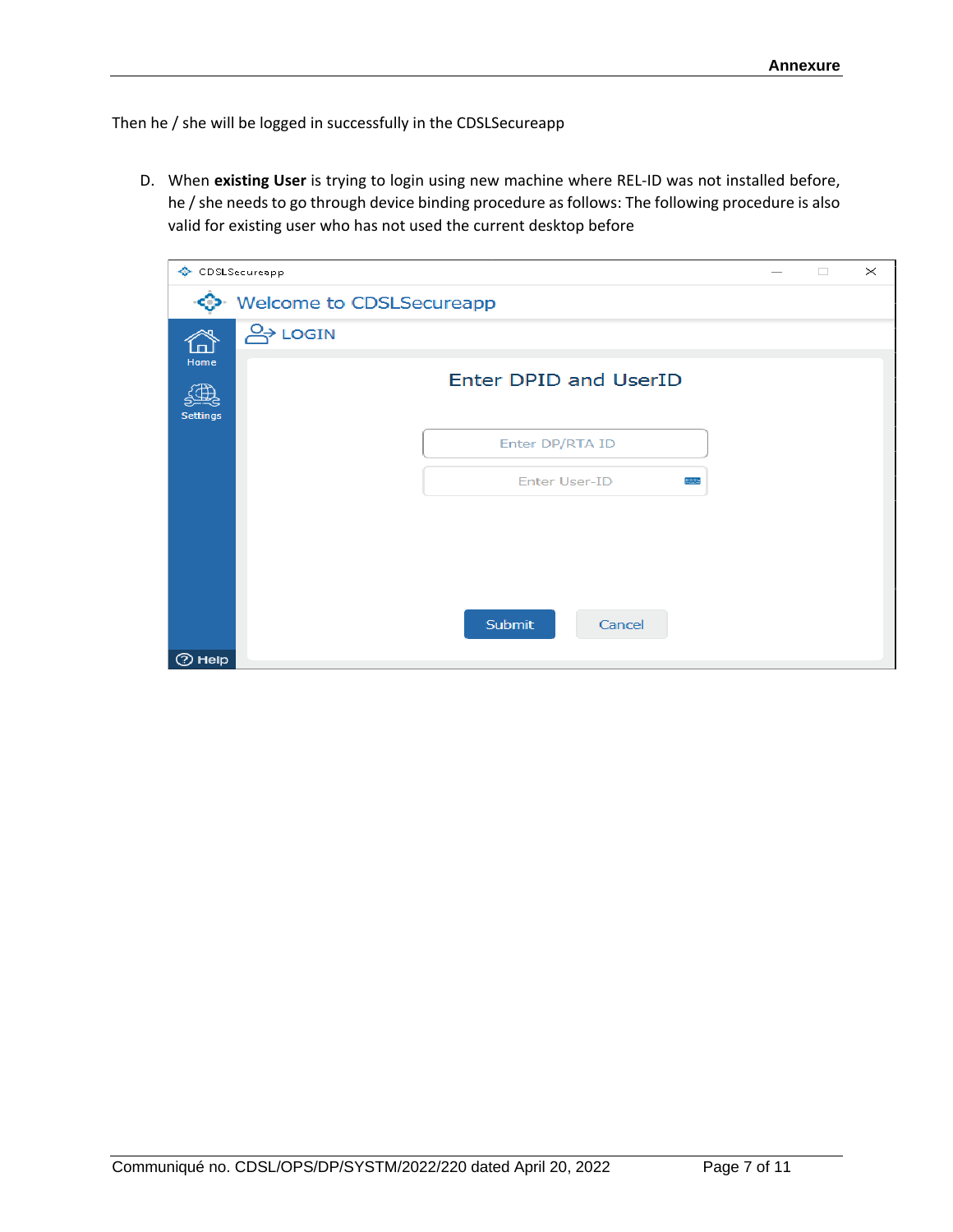

Once fill up DP/RTA ID and USER ID and then click on Submit, the following screen will appear

User will get system generated email giving Verification Key and Activation Code which will be valid for 10 minutes. He / She needs to type Activation Code and click Submit. Then the following screen appears

| 'n                      | <b>VE SECRET QUESTION AND ANSWER</b>                                       |  |  |  |  |  |
|-------------------------|----------------------------------------------------------------------------|--|--|--|--|--|
| Home<br><b>Settings</b> | <b>Verify Secret Answer</b>                                                |  |  |  |  |  |
|                         | cdsl                                                                       |  |  |  |  |  |
|                         | Answer                                                                     |  |  |  |  |  |
|                         | Attempts Left: 4                                                           |  |  |  |  |  |
|                         | Kindly provide the answer (case-sensitive) which was set during activation |  |  |  |  |  |
|                         | <b>Submit</b><br>Cancel                                                    |  |  |  |  |  |
| ② Help                  | Sign in as different user                                                  |  |  |  |  |  |

Then after click on Submit, the user will be asked to give his existing password as follows: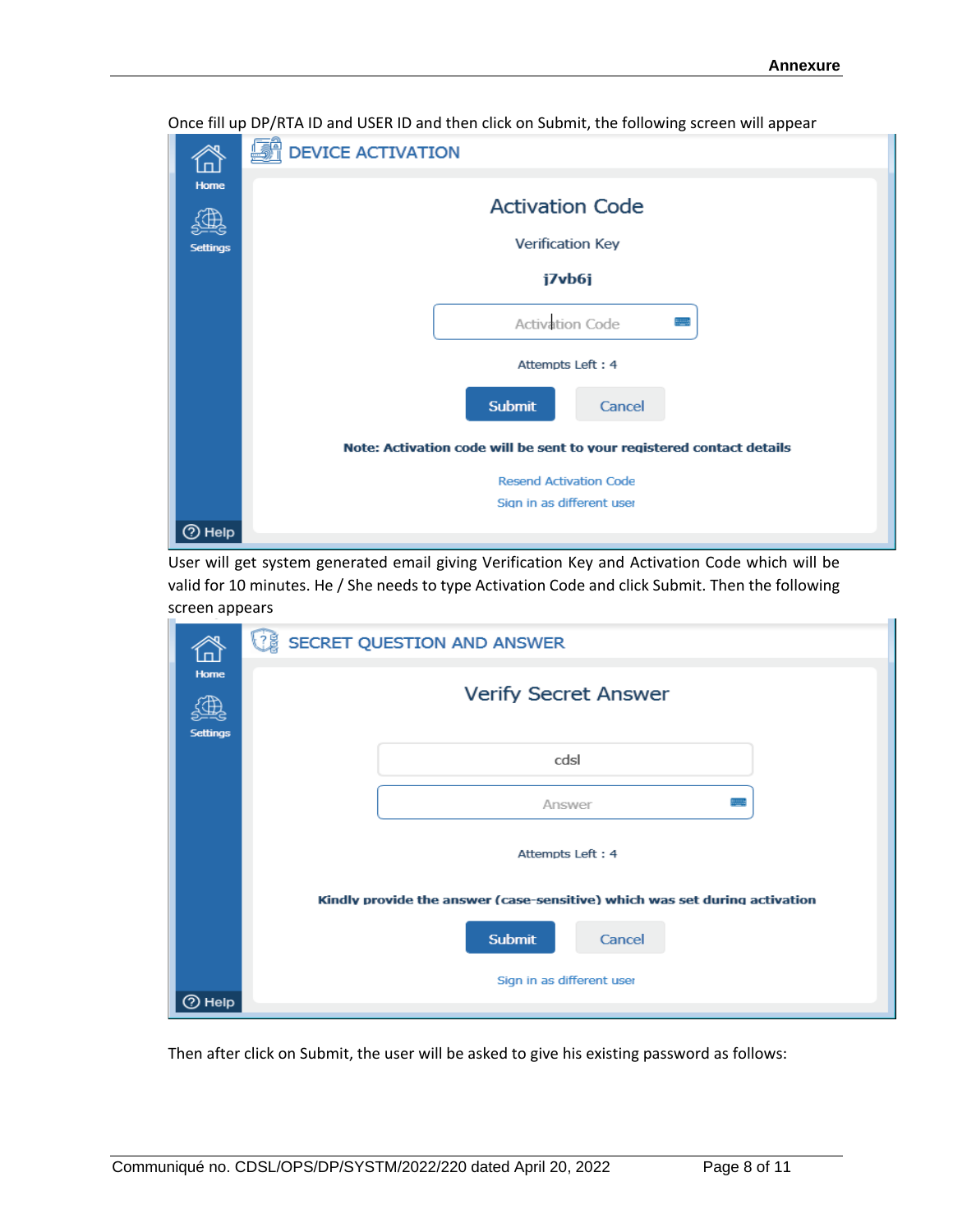| CDSLSecureapp                                 |   | $\Box$ | $\times$ |
|-----------------------------------------------|---|--------|----------|
| Welcome testing10@22000                       |   |        |          |
| ç<br>Password<br>пI                           |   |        |          |
| Home<br><b>Verify Password</b><br>Settings    |   |        |          |
| Password<br>Forgot Password?                  | m |        |          |
| Attempts Left: 4                              |   |        |          |
| Submit<br>Cancel<br>Sign in as different user |   |        |          |
| <b>2</b> Help                                 |   |        |          |

After giving correct password, the user will be logged in successfully.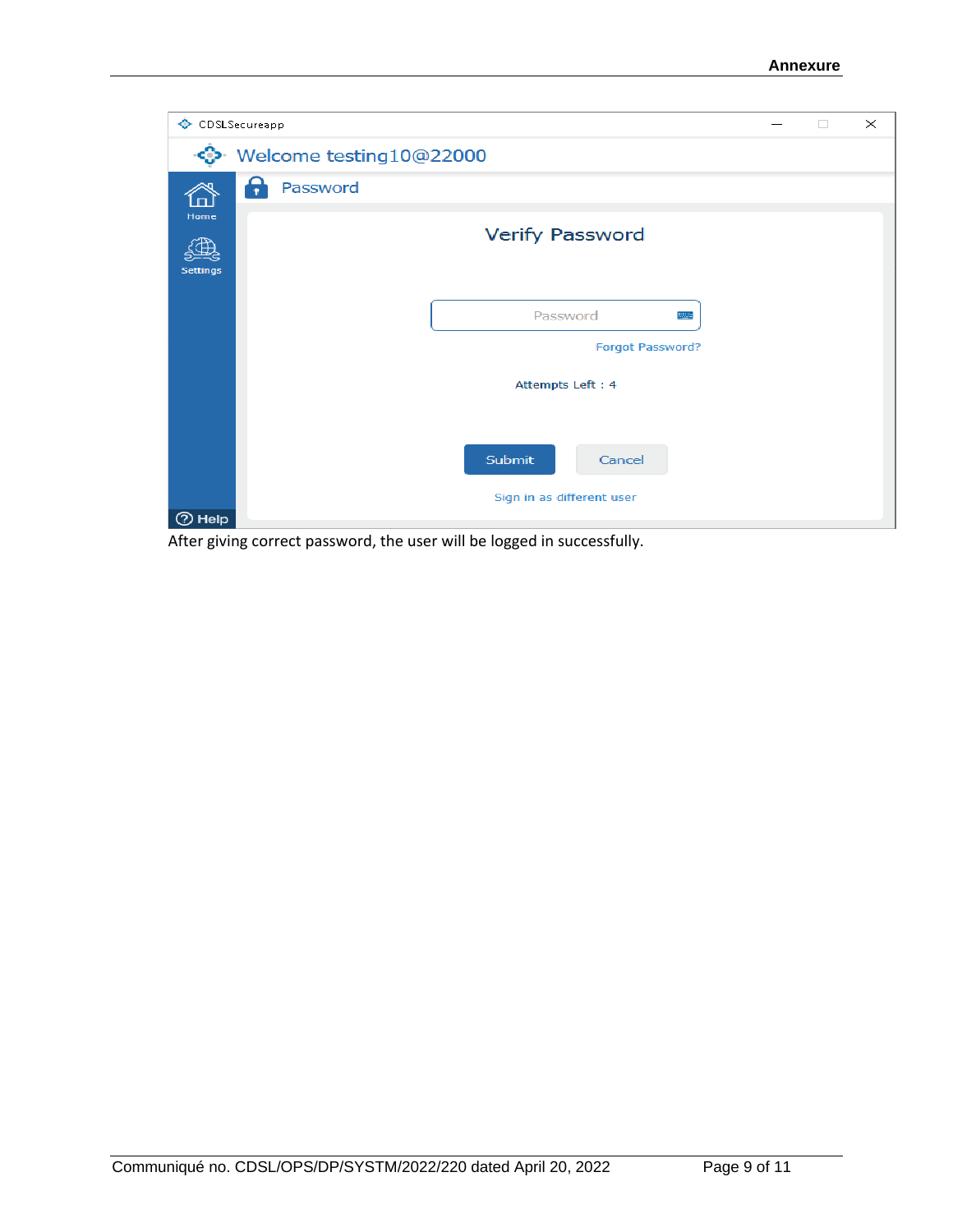### **Pre-requisite changes at the DP end network configuration to migrate to new REL-ID client program**

The following information is **not** applicable for the following REL-ID users, who

- I) Is using Internet connectivity for login to CDAS application, but not done any specific whitelisting for the URL / Public IP used for CDSL end REL-ID server.
- II) Is using Intranet (i.e. leased line connectivity through BSE / CDSL) and assigned BSE private LAN pool IP to the desktop where REL-ID client program is running.

*The following information is important for the users who has running REL-ID client application, connected behind the DP / RTA owned firewall and whitelisted specific URL / IP address to run REL-ID program.*

#### **FOR Internet:**

Currently, the following URL / Public IP addresses and the port have been whitelisted by the network team of DP at their end.

| Public IP address | URL                    | Port |
|-------------------|------------------------|------|
| 125.16.3.95       | Relidweb.cdslindia.com | 443  |
| 115.111.25.103    |                        |      |
| 121.242.210.98    |                        |      |
| 61.95.148.39      |                        |      |

Now the following additional URL / Public IP addresses and the port must be whitelisted with help of their network team at DP end

| Public IP address | URL                     | Port |
|-------------------|-------------------------|------|
| 125.16.3.94       | Relidwebn.cdslindia.com | 443  |
| 115.111.25.95     |                         |      |
| 121.242.210.117   |                         |      |
| 61.95.148.46      |                         |      |

**Ensure that DNS (Name to IP) resolution for the above URL is happening from the client desktop before new REL-ID client application migration.**